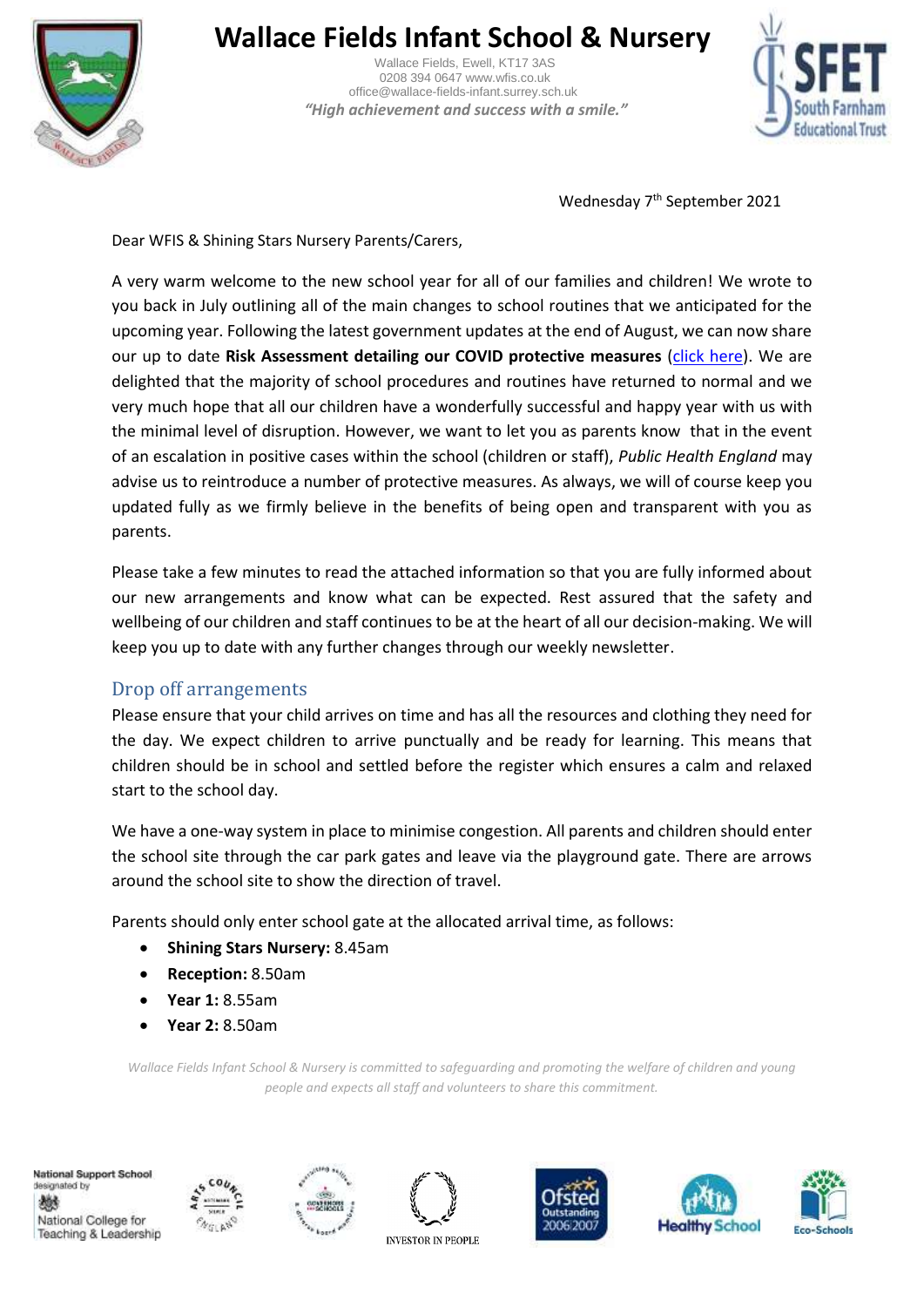The gates close promptly at 9.00am.

You will notice that school staff do not stand at the classroom door as children enter and teachers and assistant teachers are busy completing '*Morning Work*' with the children. This will be the same for our Reception children later in the term once they have settled. We kindly ask parents to encourage their children to enter the classroom independently to begin their learning. As in previous years, should you need to speak the teacher about any issue, please email the school office [\(office@wallace-fields-infant.surrey.sch.uk\)](mailto:office@wallace-fields-infant.surrey.sch.uk) and the class teacher will be in contact as soon as possible.

## Timetable

We will be operating a normal school timetable. We continue to have a broad and balanced curriculum in operation so that we can ensure *High Achievement and Success…with a Smile!* Children will continue to have lessons from our specialist teachers in music, art and PE.

## Uniform and PE kits

All pupils are expected to wear full school uniform, including school shoes, when attending school (details of which can be found on our [website\)](https://www.wallacefieldsinfantschool.co.uk/parents/uniform). We would like all children to be smartly dressed and proud of their school uniform. Please ensure that all uniform (school and PE – including shoes and trainers) is fully named.

Reception, Year 1 and Year 2 children should arrive to school in their PE kits on their PE days.

- Butterfly PE days: Mondays & Fridays
- **•** Bumblebee PE days: Wednesdays & Fridays
- Hedgehog & Badger PE days: Mondays & Fridays
- Kingfisher & Owl PE days: Wednesdays & Fridays

Nursery and Reception children should bring in an all in one waterproof which should be left in school.

Please may we remind you that no jewellery should be worn to school and long hair should be tied back.

## School Bags

Children should have a school book bag which they bring to school every day. **Please do not send children in to school with non-uniform bags.** Nursery, Reception, Year 1 and Year 2 children should bring in their book bag and water bottle every day.

*Wallace Fields Infant School & Nursery is committed to safeguarding and promoting the welfare of children and young people and expects all staff and volunteers to share this commitment.*

National Support School designated by 燃 National College for Teaching & Leadership











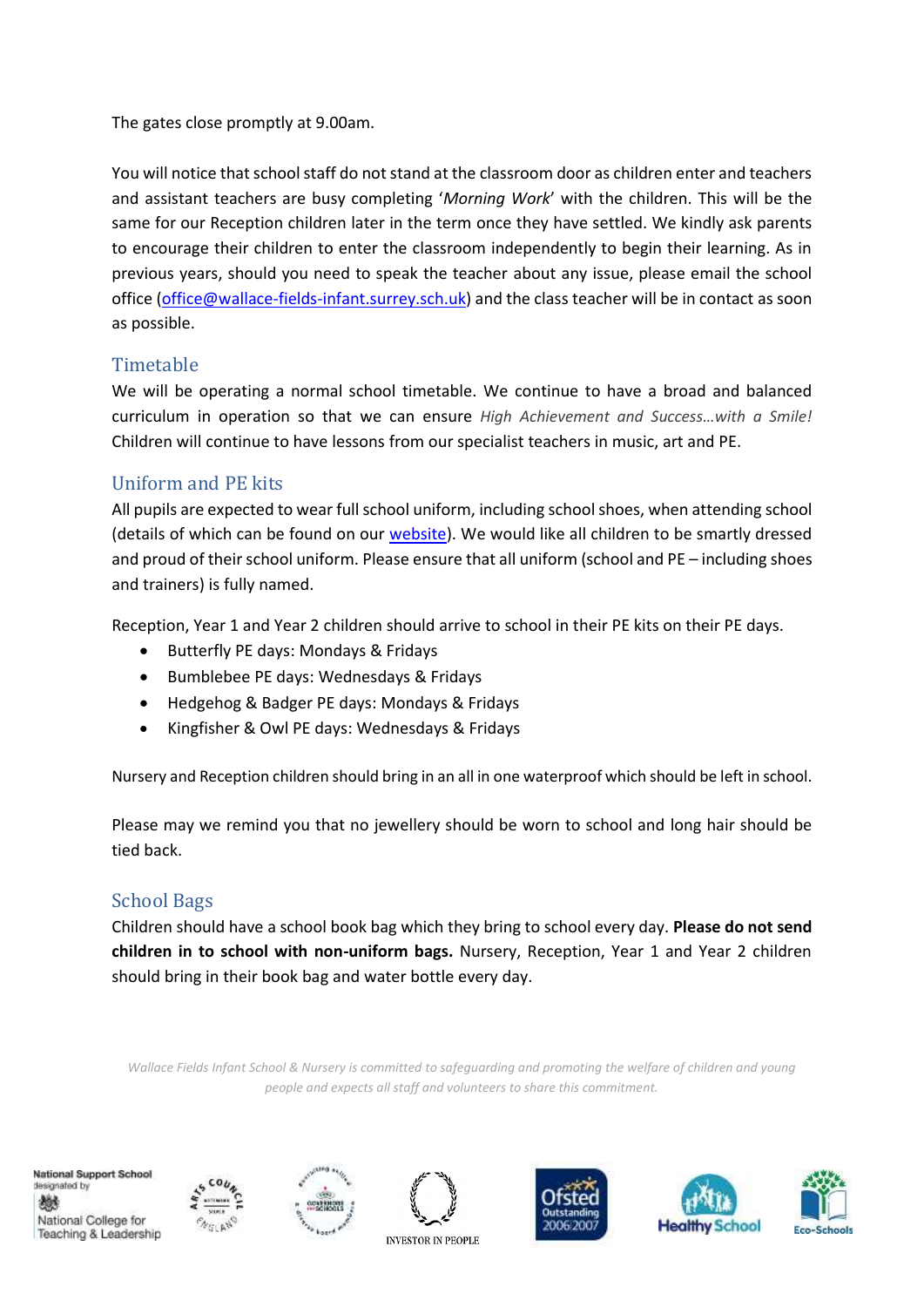## Assemblies

We will return to having assemblies in the hall with both Year 1 and Year 2 classes in attendance. Reception classes will join selected assemblies as the year progresses.

## Break and lunchtimes

Year 1 and Year 2 children will have their break time at the same time. Lunchtimes will return to full operation in the hall. We encourage all children to have a hot school lunch. If your child brings a packed lunch into school, please ensure that this adheres to nutritional guidelines and is nut free.

## Trips and visits

We will be returning to our trips and visit schedule, while carefully following the latest government guidance. Further information relating to each year group will follow once details are confirmed.

# Extra-curricular clubs and extended school provision

Before and after school clubs resumed for children in Year 1 and 2 this week. KidsQuest will continue to be in full operation for before and after school provision for Nursery to Y2 children (and children from the junior school).

## Hygiene

Regular hand washing and enhanced cleaning services are amongst the measures we will continue to have in operation. All pupils and staff will continue to be required to wash their hands and/or sanitise them regularly through the day.

School protocol for coughing and sneezing will be reinforced. "Sniffle Stations" will continue to be in operation and *a catch it, bin it, kill it* approach for older children. The following will be provided:

- Paper towel dispensers
- Tissues for each key area
- Handwash and hand-sanitiser stations across the school site

Ventilation will be enhanced by having windows and doors open whenever and wherever possible.

# Entering the school building

Wearing masks/ face coverings is now a personal choice. Whilst there is no expectation for parents to wear face coverings in outdoor areas, we would politely request that you wear a mask, if you are able to, whilst inside the school building in order to keep our staff and each other safe. This includes when entering the office area or when attending meetings inside the building.

# Wellbeing

The wellbeing of everyone is always our priority. We have Mrs Binns based on site as our ELSA (Emotional Literacy Support Assistant). We will continue to run regular resilience groups and support

*Wallace Fields Infant School & Nursery is committed to safeguarding and promoting the welfare of children and young people and expects all staff and volunteers to share this commitment.*

National Support School designated by 戀 National College for Teaching & Leadership











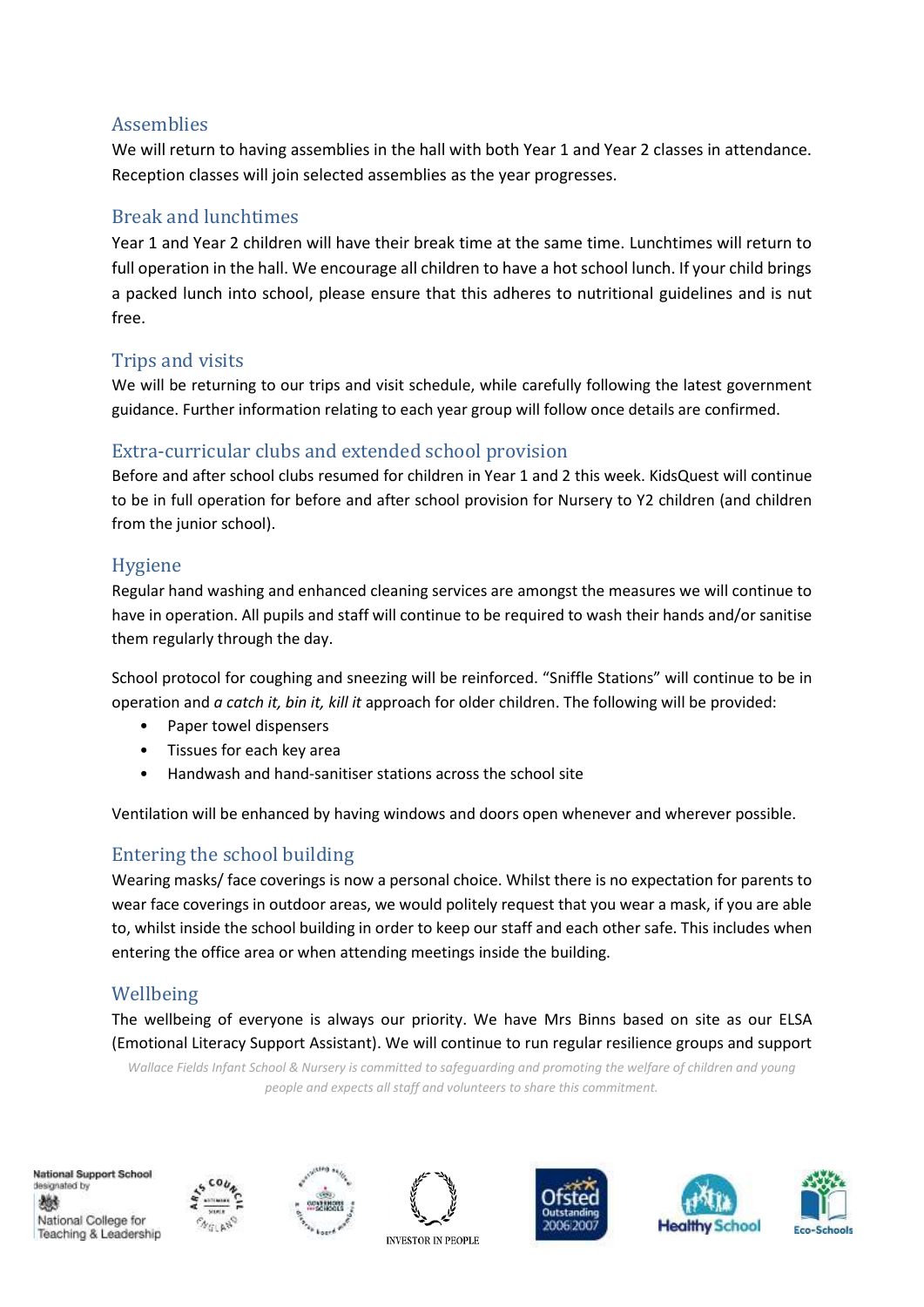pupils in both their academic progress and wellbeing needs. Please do talk to us. We want to work in partnership with you. A wealth of resources and links are available to support families on our website: <https://www.wallacefieldsinfantschool.co.uk/parents/elsa>

In addition there are lots of resources about how to support your child available on the Surrey Family Information Service website:<https://www.surreycc.gov.uk/people-and-community/families>

# What happens if my child cannot attend school?

Attendance at school is very important, but there will be occasions when your child cannot come into school, for example, if they have been told to self-isolate by *NHS Test & Trace*. Where children cannot attend school because of clinical and public health advice, the absence will not be penalised. Remote work will be set for your child in this instance.

If your child is unable to attend school for this reason, or is away due to sickness, please telephone the school absence line no later than 8.45am stating your child's full name, class and reason for absence. If the absence is COVID related, please also let us know if you have arranged for a PCR test.

Our usual sickness procedures apply when a child is unwell. Please remember that children with diarrhoea or vomiting should stay away from school for 48 hours after their last episode. Remote work will not be set while your child concentrates on getting better and we will look forward to seeing them on their return to school.

Please be reminded that persistent absentees (children with attendance of 90% or below) are at risk of being referred to Surrey Council's Inclusion Service. Absence as a result of COVID-19 isolation or illness is not counted in attendance percentages.

# What happens in the event of a suspected case of COVID-19?

It is imperative that children do not come to school if they have coronavirus (COVID-19) symptoms or have tested positive. Coronavirus symptoms are:

- a new continuous cough
- a high temperature
- a loss of, or change in, normal sense of taste or smell

**If a child develops COVID-19 symptoms, however mild, they will be sent home and should follow public health advice and take a PCR test.**

# What happens if my child tests positive?

Pupils should follow public health advice on when to self-isolate and what to do. They must not come into school if they have symptoms, have had a positive test result or other reasons requiring them to stay at home due to the risk of them passing on COVID-19 (for example, they are required to quarantine).

*Wallace Fields Infant School & Nursery is committed to safeguarding and promoting the welfare of children and young people and expects all staff and volunteers to share this commitment.*













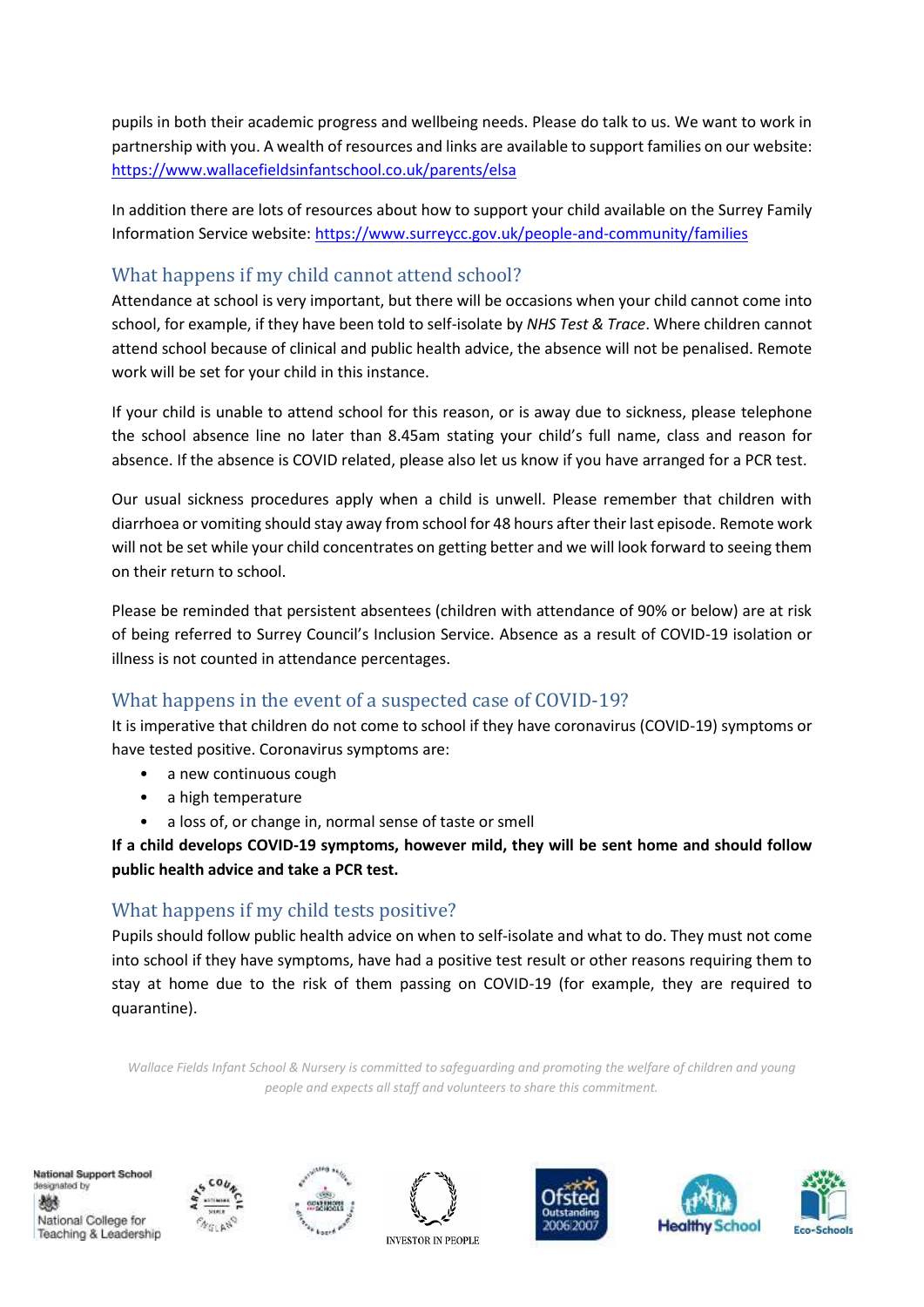If a child tests positive and needs to isolate the first priority is the child's health. If they are asymptomatic and well they will be able to access remote learning. Parents should inform the school immediately if their child is going to be absent or receives a positive result please call the school to speak to a member of staff on 0208 394 0647. If you receive the result outside of business hours including the weekend, please email us o[n covid.alert@wallace-fields-infant.surrey.sch.uk](mailto:covid.alert@wallace-fields-infant.surrey.sch.uk)

# What happens if my child is a close contact of a positive case?

Schools are no longer expected to undertake contact tracing. Instead, close contacts will be identified via *NHS Test and Trace* and advised to take a PCR test. Latest guidance states that individuals are not required to self-isolate if they live in the same household as someone with COVID-19, or are a close contact of someone with COVID-19, and any of the following apply:

- they are fully vaccinated
- they are below the age of 18 years and six months
- they have taken part in or are currently part of an approved COVID-19 vaccine trial
- they are not able to get vaccinated for medical reasons

This applies equally to staff and pupils – they should attend school as normal. Should your child / family be contacted by *NHS Test and Trace*, they will advise on next steps in line with the latest guidance.

## Holiday Requests

All holidays should be taken in the designated school holiday dates. Our school term and holiday dates are outlined on our website [\(click here\)](https://www.wallacefieldsinfantschool.co.uk/news-events/term-dates). Please note that requests for holidays during term time must be formalised using a special leave request form. **Holidays during term time will not be authorised unless there are exceptional circumstances.** These circumstances can only be determined by our Headteacher.

If you are to request an absence from school for your child, please ensure to submit your request in good time.

Please remember that Government conditions can change whilst families are abroad which means that families may need to isolate in quarantine hotels upon their return, or that returning to the UK when originally planned could be difficult. Families who become stuck abroad who cannot provide evidence of unavoidable cause for taking the trip and whom are away 20 or more unauthorised school days are at risk of losing their school place. Please note that the Local Authority has advised that cost of return to the UK is not deemed unavoidable cause.

# Kindness and consideration

We politely request that you support us in keeping our community safe. We thank you for your wonderful kindness and the consideration you have shown towards others.

*Wallace Fields Infant School & Nursery is committed to safeguarding and promoting the welfare of children and young people and expects all staff and volunteers to share this commitment.*

National Support School designated by 燃 National College for Teaching & Leadership